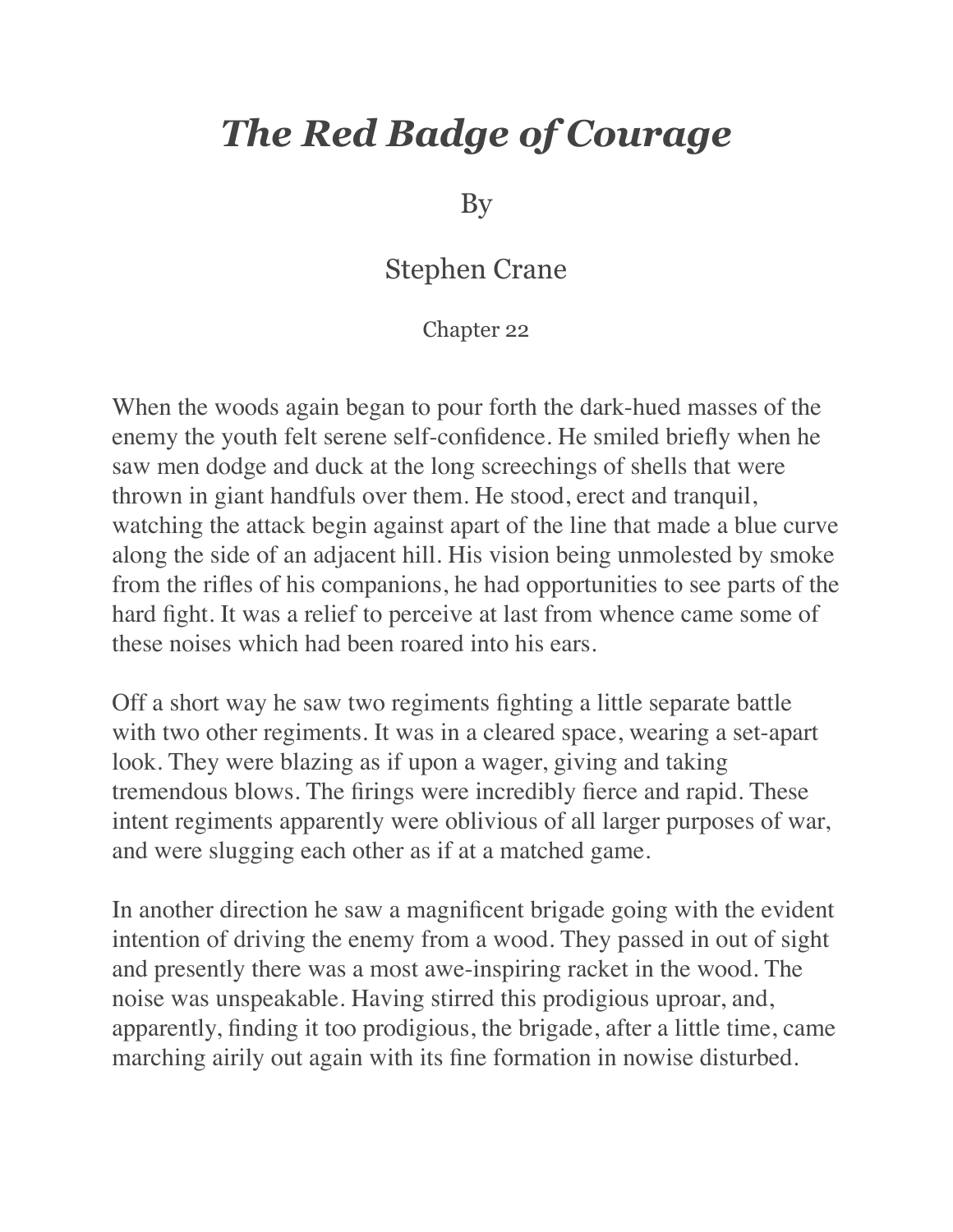There were no traces of speed in its movements. The brigade was jaunty and seemed to point a proud thumb at the yelling wood.

On a slope to the left there was a long row of guns, gruff and maddened, denouncing the enemy, who, down through the woods, were forming for another attack in the pitiless monotony of conflicts. The round red discharges from the guns made a crimson flare and a high, thick smoke. Occasional glimpses could be caught of groups of the toiling artillerymen. In the rear of this row of guns stood a house, calm and white, amid bursting shells. A congregation of horses, tied to a long railing, were tugging frenziedly at their bridles. Men were running hither and thither.

The detached battle between the four regiments lasted for some time. There chanced to be no interference, and they settled their dispute by themselves. They struck savagely and powerfully at each other for a period of minutes, and then the lighter-hued regiments faltered and drew back, leaving the dark-blue lines shouting. The youth could see the two flags shaking with laughter amid the smoke remnants.

Presently there was a stillness, pregnant with meaning. The blue lines shifted and changed a trifle and stared expectantly at the silent woods and fields before them. The hush was solemn and churchlike, save for a distant battery that, evidently unable to remain quiet, sent a faint rolling thunder over the ground. It irritated, like the noises of unimpressed boys. The men imagined that it would prevent their perched ears from hearing the first words of the new battle.

Of a sudden the guns on the slope roared out a message of warning. A spluttering sound had begun in the woods. It swelled with amazing speed to a profound clamor that involved the earth in noises. The splitting crashes swept along the lines until an interminable roar was developed. To those in the midst of it it became a din fitted to the universe. It was the whirring and thumping of gigantic machinery,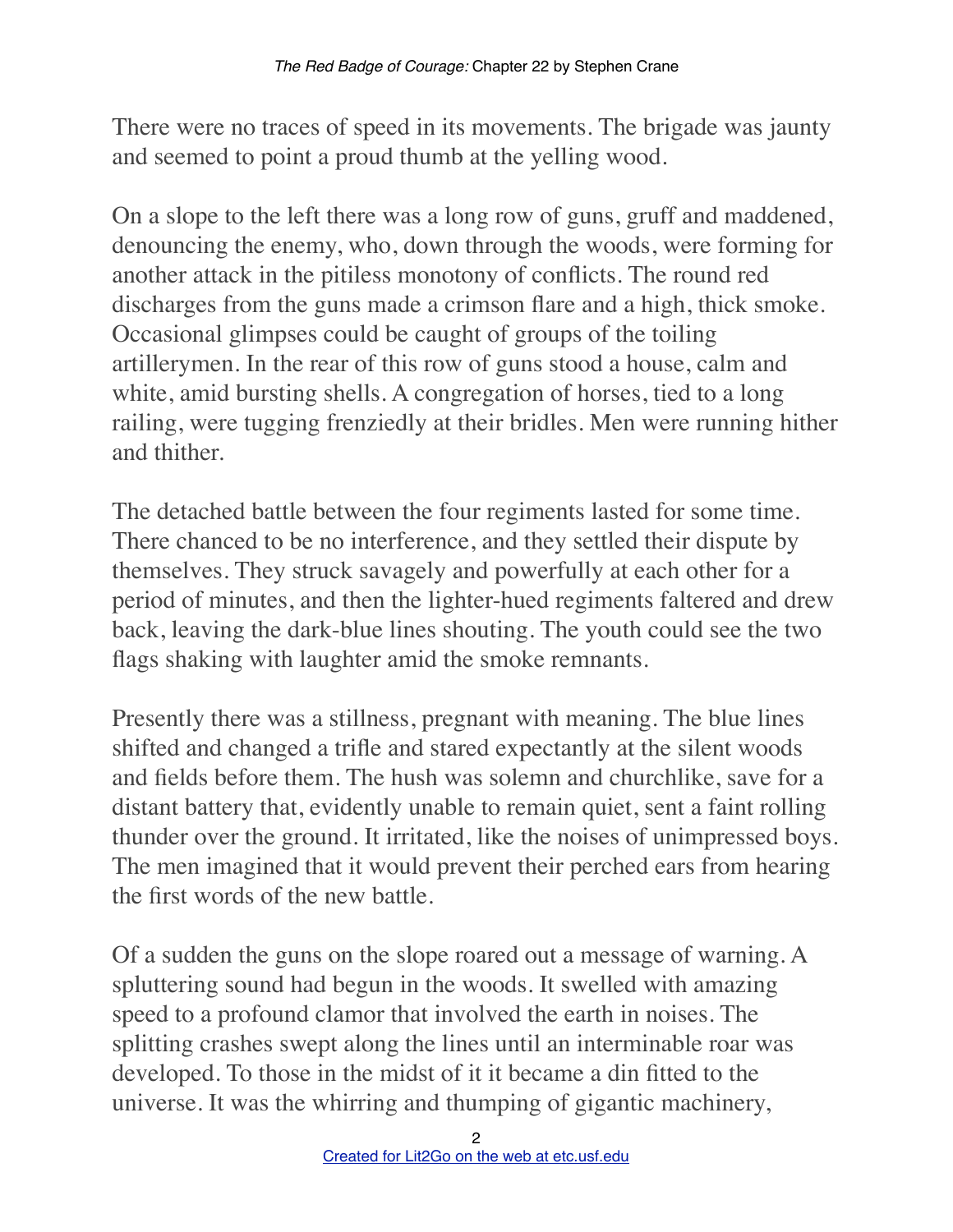complications among the smaller stars. The youth's ears were filled cups. They were incapable of hearing more.

On an incline over which a road wound he saw wild and desperate rushes of men perpetually backward and forward in riotous surges. These parts of the opposing armies were two long waves that pitched upon each other madly at dictated points. To and fro they swelled. Sometimes, one side by its yells and cheers would proclaim decisive blows, but a moment later the other side would be all yells and cheers. Once the youth saw a spray of light forms go in houndlike leaps toward the waving blue lines. There was much howling, and presently it went away with a vast mouthful of prisoners. Again, he saw a blue wave dash with such thunderous force against a gray obstruction that it seemed to clear the earth of it and leave nothing but trampled sod. And always in their swift and deadly rushes to and fro the men screamed and yelled like maniacs.

Particular pieces of fence or secure positions behind collections of trees were wrangled over, as gold thrones or pearl bedsteads. There were desperate lunges at these chosen spots seemingly every instant, and most of them were bandied like light toys between the contending forces. The youth could not tell from the battle flags flying like crimson foam in many directions which color of cloth was winning.

His emaciated regiment bustled forth with undiminished fierceness when its time came. When assaulted again by bullets, the men burst out in a barbaric cry of rage and pain. They bent their heads in aims of intent hatred behind the projected hammers of their guns. Their ramrods clanged loud with fury as their eager arms pounded the cartridges into the rifle barrels. The front of the regiment was a smoke-wall penetrated by the flashing points of yellow and red.

Wallowing in the fight, they were in an astonishingly short time resmudged. They surpassed in stain and dirt all their previous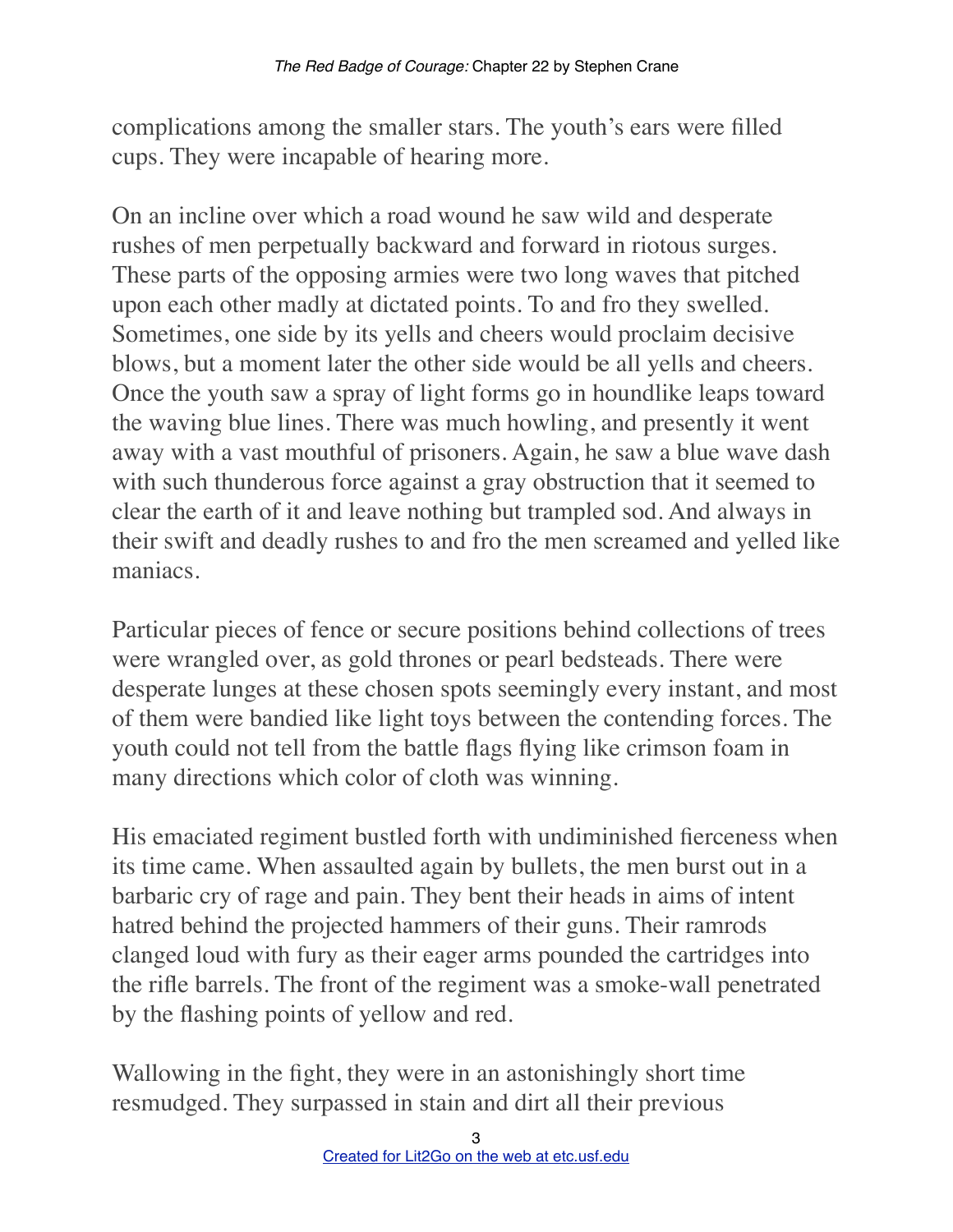appearances. Moving to and fro with strained exertion, jabbering all the while, they were, with their swaying bodies, black faces, and glowing eyes, like strange and ugly fiends jigging heavily in the smoke.

The lieutenant, returning from a tour after a bandage, produced from a hidden receptacle of his mind new and portentous oaths suited to the emergency. Strings of expletives he swung lashlike over the backs of his men, and it was evident that his previous efforts had in nowise impaired his resources.

The youth, still the bearer of the colors, did not feel his idleness. He was deeply absorbed as a spectator. The crash and swing of the great drama made him lean forward, intent-eyed, his face working in small contortions. Sometimes he prattled, words coming unconsciously from him in grotesque exclamations. He did not know that he breathed; that the flag hung silently over him, so absorbed was he.

A formidable line of the enemy came within dangerous range. They could be seen plainly—tall, gaunt men with excited faces running with long strides toward a wandering fence.

At sight of this danger the men suddenly ceased their cursing monotone. There was an instant of strained silence before they threw up their rifles and fired a plumping volley at the foes. There had been no order given; the men, upon recognizing the menace, had immediately let drive their flock of bullets without waiting for word of command.

But the enemy were quick to gain the protection of the wandering line of fence. They slid down behind it with remarkable celerity, and from this position they began briskly to slice up the blue men.

These latter braced their energies for a great struggle. Often, white clinched teeth shone from the dusky faces. Many heads surged to and fro, floating upon a pale sea of smoke. Those behind the fence frequently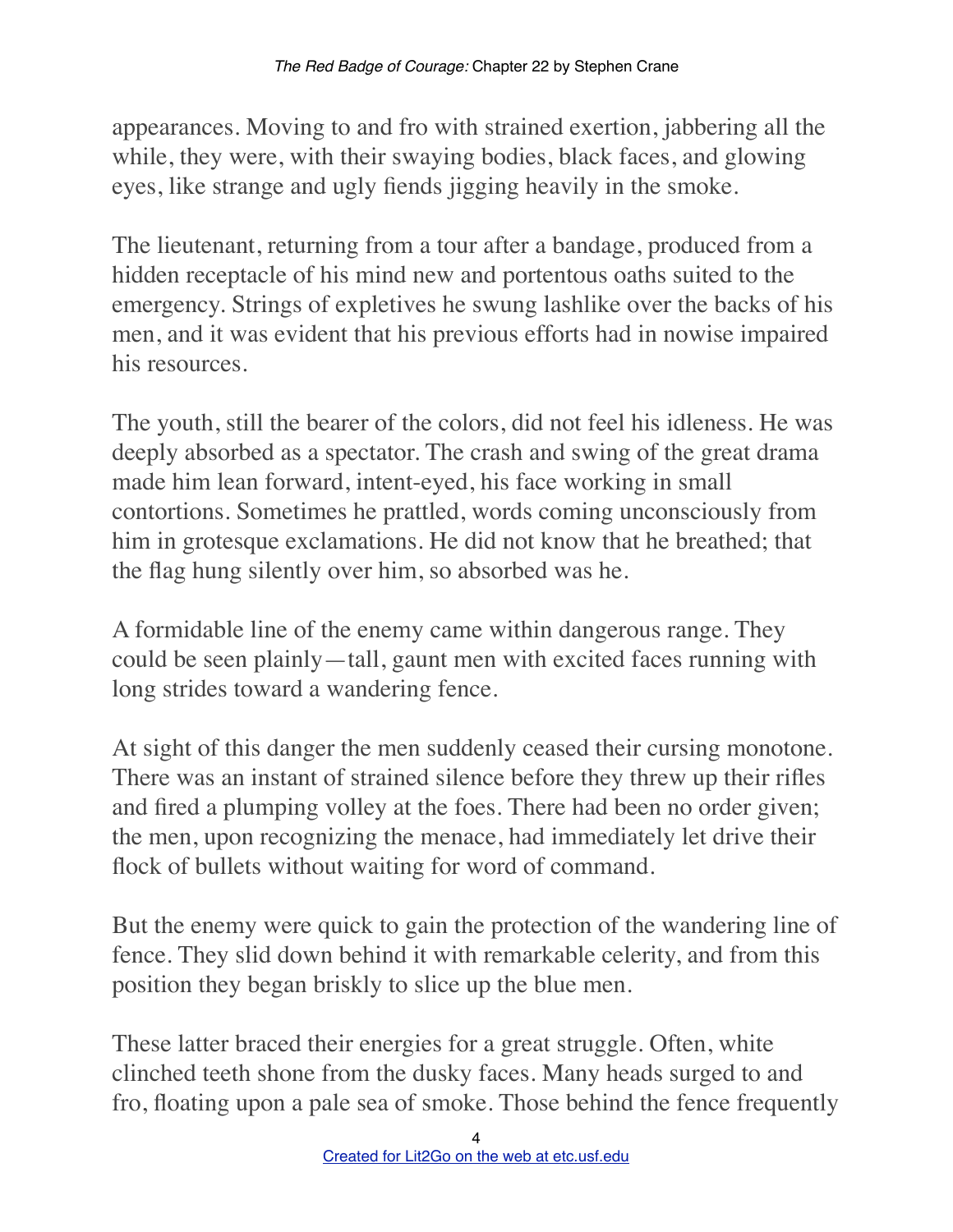shouted and yelped in taunts and gibelike cries, but the regiment maintained a stressed silence. Perhaps, at this new assault the men recalled the fact that they had been named mud diggers, and it made their situation thrice bitter. They were breathlessly intent upon keeping the ground and thrusting away the rejoicing body of the enemy. They fought swiftly and with a despairing savageness denoted in their expressions.

The youth had resolved not to budge whatever should happen. Some arrows of scorn that had buried themselves in his heart had generated strange and unspeakable hatred. It was clear to him that his final and absolute revenge was to be achieved by his dead body lying, torn and gluttering, upon the field. This was to be a poignant retaliation upon the officer who had said "mule drivers," and later "mud diggers," for in all the wild graspings of his mind for a unit responsible for his sufferings and commotions he always seized upon the man who had dubbed him wrongly. And it was his idea, vaguely formulated, that his corpse would be for those eyes a great and salt reproach.

The regiment bled extravagantly. Grunting bundles of blue began to drop. The orderly sergeant of the youth's company was shot through the cheeks. Its supports being injured, his jaw hung afar down, disclosing in the wide cavern of his mouth a pulsing mass of blood and teeth. And with it all he made attempts to cry out. In his endeavor there was a dreadful earnestness, as if he conceived that one great shriek would make him well.

The youth saw him presently go rearward. His strength seemed in nowise impaired. He ran swiftly, casting wild glances for succor.

Others fell down about the feet of their companions. Some of the wounded crawled out and away, but many lay still, their bodies twisted into impossible shapes.